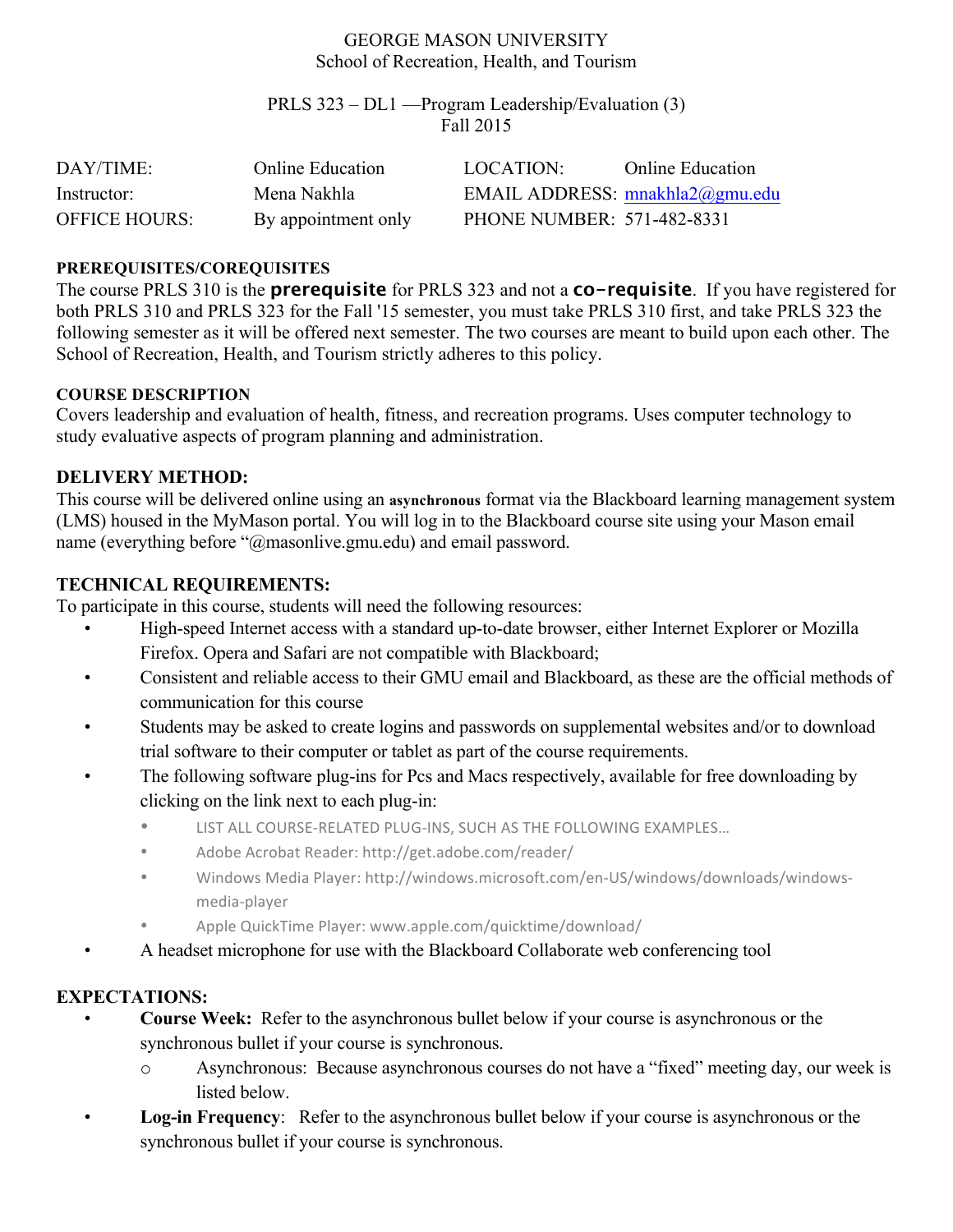- o Asynchronous: Students must actively check the course Blackboard site and their GMU email for communications from the instructor, at a minimum this should be times per week.
- o Synchronous: Students must log-in for all scheduled online synchronous meetings. In addition, students must actively check the course Blackboard site and their GMU email for communications from the instructor, at a minimum this should be \_\_\_ times per week.
- **Participation**: Students are expected to actively engage in all course activities throughout the semester, which include viewing of all course materials, completing course activities and assignments, and participating in course discussions and group interactions.
- **Technical Competence**: Students are expected to demonstrate competence in the use of all course technology. Students are expected to seek assistance if they are struggling with technical components of the course.
- **Technical Issues**: Students should expect that they could experience some technical difficulties at some point in the semester and should, therefore, budget their time accordingly. Late work will not be accepted based on individual technical issues.
- **Workload**: Expect to log in to this course **at least \_\_\_\_\_\_\_ times a week** to read announcements, participate in the discussions, and work on course materials. Remember, this course is **not** self-paced. There are **specific deadlines** and **due dates** listed in the **CLASS SCHEDULE** section of this syllabus to which you are expected to adhere. It is the student's responsibility to keep track of the weekly course schedule of topics, readings, activities and assignments due.
- **Advising:** If you would like to schedule a one-on-one meeting to discuss course requirements, content or other course-related issues, and you are unable to come to the Mason campus, we can meet via telephone or web conference. Send me an email to schedule your one-on-one session and include your preferred meeting method and suggested dates/times.

## **COURSE OBJECTIVES**

At the completion of this course students should be able to:

Complete a plan and design for a health, fitness or recreation program Determine schedules for health, fitness or recreation programs Create promotional materials for programs Set up and analyze a budget and determine pricing for programs Implement programs, including appropriate qualitative and quantitative evaluation Critically analyze your own and other programs Demonstrate effective leadership and group processing skills

# **COURSE OVERVIEW**

This course will focus on leadership, implementation, and evaluation techniques among health education, fitness, sport management, tourism, and recreation programs. Course will cover various program evaluation and leadership topics. Students will learn basic program evaluation skills as well as have the opportunity to exercise learned leadership skills. The course will be delivered online using Blackboard learning system. You will log in to Blackboard using your Mason ID and password.

## **PROFESSIONAL ASSOCIATION STANDARDS**

Upon completion of this course, students will meet the following professional accreditation standards for NRPA Council on Accreditation:

7.02: Students graduating from the program shall be able to demonstrate the ability to design, implement, and evaluate services that facilitate targeted human experiences and that embrace personal and cultural dimensions of diversity.

## **NATURE OF COURSE DELIVERY**

Online Education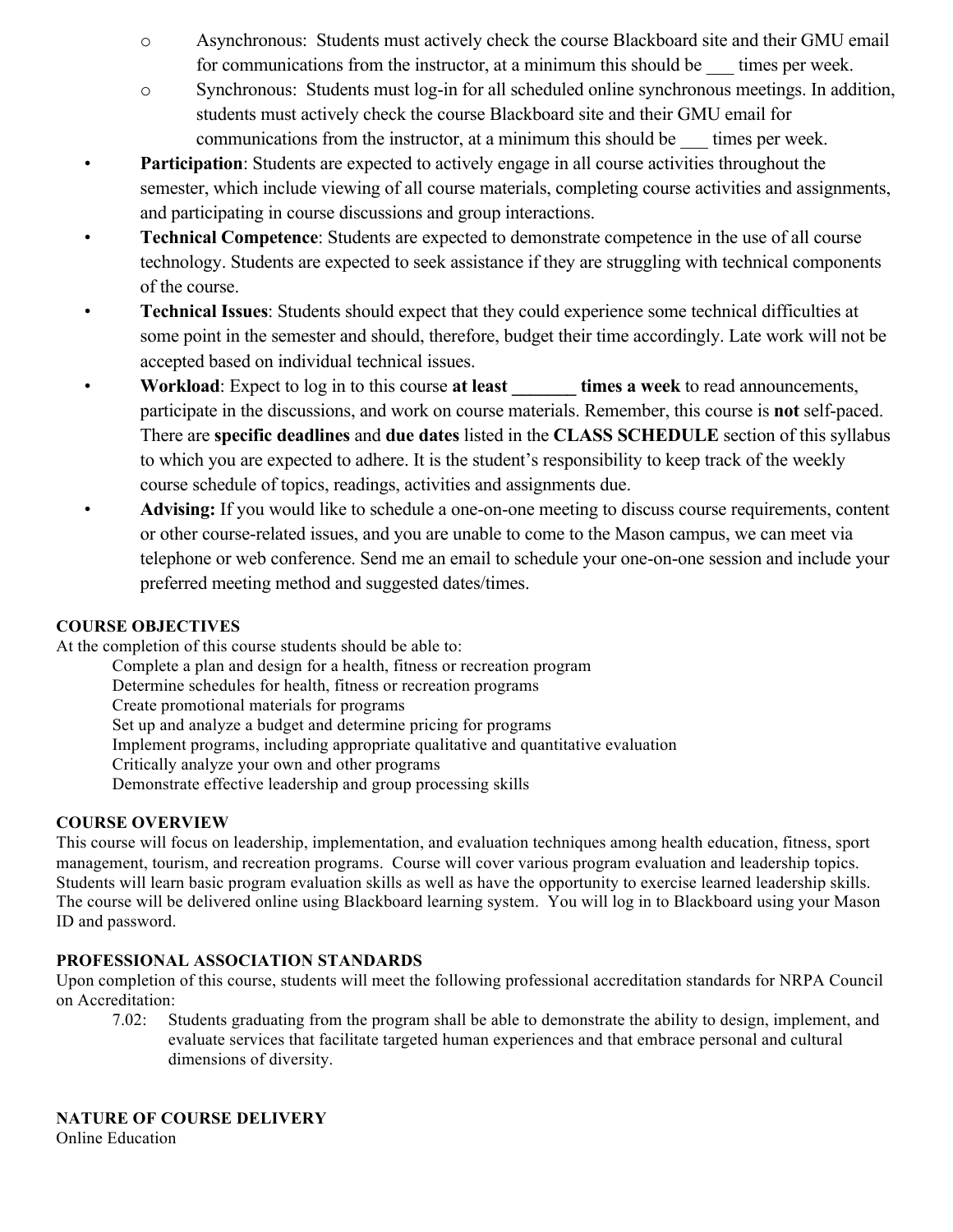## **READINGS**

Jordan, D. J. (2007). *Leadership In Leisure Services: Making a Difference (3rd ed.).* State College, PA: Venture Publishing, Inc.

Henderson, K. A., & Bialeschki, M. (2002). *Evaluating Leisure Services: Making Enlightened Decisions (3rd ed.).* State College, PA: Venture Publishing, Inc.

Additional articles and case studies will be posted on Blackboard.

## **EXPECTATIONS**

- Students are held to the standards of the George Mason University Honor Code.
- Online courses do not have a fixed meeting day, as a result our week will start on Monday and finish on the following Sunday at 11:59 p.m. Assignments must be submitted by due date. Assignments have been scheduled in advance to provide you with sufficient time to plan and complete the assignment. Only students with extreme emergencies, a documented medical excuse or university sponsored functions discussed with the professor prior to the due date will be given consideration for exception.
- Students must actively check Blackboard and their GMU email for communications. I will only send emails to GMU accounts. Students are responsible for making sure their inbox has enough storage to receive and send emails.
- Students are expected to engage in all course activities throughout the semester including viewing all course materials and participating in discussion forums throughout the semester. Students earn participation points by responding to questions in discussion forums. It is the student's responsibility to check Blackboard for online discussions.
- Students should plan for some technical difficulty at some point in the semester and should plan accordingly.
- If you would like to schedule a one-on-one meeting to discuss course requirements, content or other course related issues, I can schedule appointments on campus or via Skype/Google Hangout.

|                          |       |             |               |               |   |             | Points     |
|--------------------------|-------|-------------|---------------|---------------|---|-------------|------------|
| Requirements             |       |             |               |               |   |             |            |
| Midterm exam             |       |             |               |               |   |             | 25         |
| Final exam               |       |             |               |               |   |             | 25         |
| Evaluation questionnaire |       |             |               |               |   |             | 5          |
| Evaluation project       |       |             |               |               |   |             | 10         |
| Leadership project       |       |             |               |               |   |             | 15         |
| Leadership video         |       |             |               |               |   |             | 5          |
| Participation            |       |             |               |               |   |             | 10         |
| End of semester video    |       |             |               |               |   |             | 5          |
| TOTAL                    |       |             |               |               |   |             | <b>100</b> |
| <b>Grading Scale</b>     |       |             |               |               |   |             |            |
| $A = 94 - 100$           | $B+$  | $= 88 - 89$ |               | $C+ = 78-79$  | D | $= 60 - 69$ |            |
| $A = 90 - 93$            | B     | $= 84 - 87$ | $\mathcal{C}$ | $= 74 - 77$   | F | $= 0 - 59$  |            |
|                          | $B -$ | $= 80 - 83$ |               | $C - 70 - 73$ |   |             |            |

#### **This course will be graded on a point system, with a total of 100 possible points**

## TENTATIVE COURSE SCHEDULE

| <b>DATE</b>    | <b>TOPIC</b>                               | <b>READINGS/ASSIGNMENT DUE</b> |
|----------------|--------------------------------------------|--------------------------------|
| Week of $8/31$ | Introduction to Evaluation                 | EVAL 1.1, 1.2                  |
| Week of $9/7$  | Introduction to Foundations for Evaluation | EVAL 1.3, 1.4, 1.5, 1.6        |
| Week of $9/14$ | Evaluation: Why, How and When?<br>Models   | EVAL 1.7, 1.8, 1.9, 1.10       |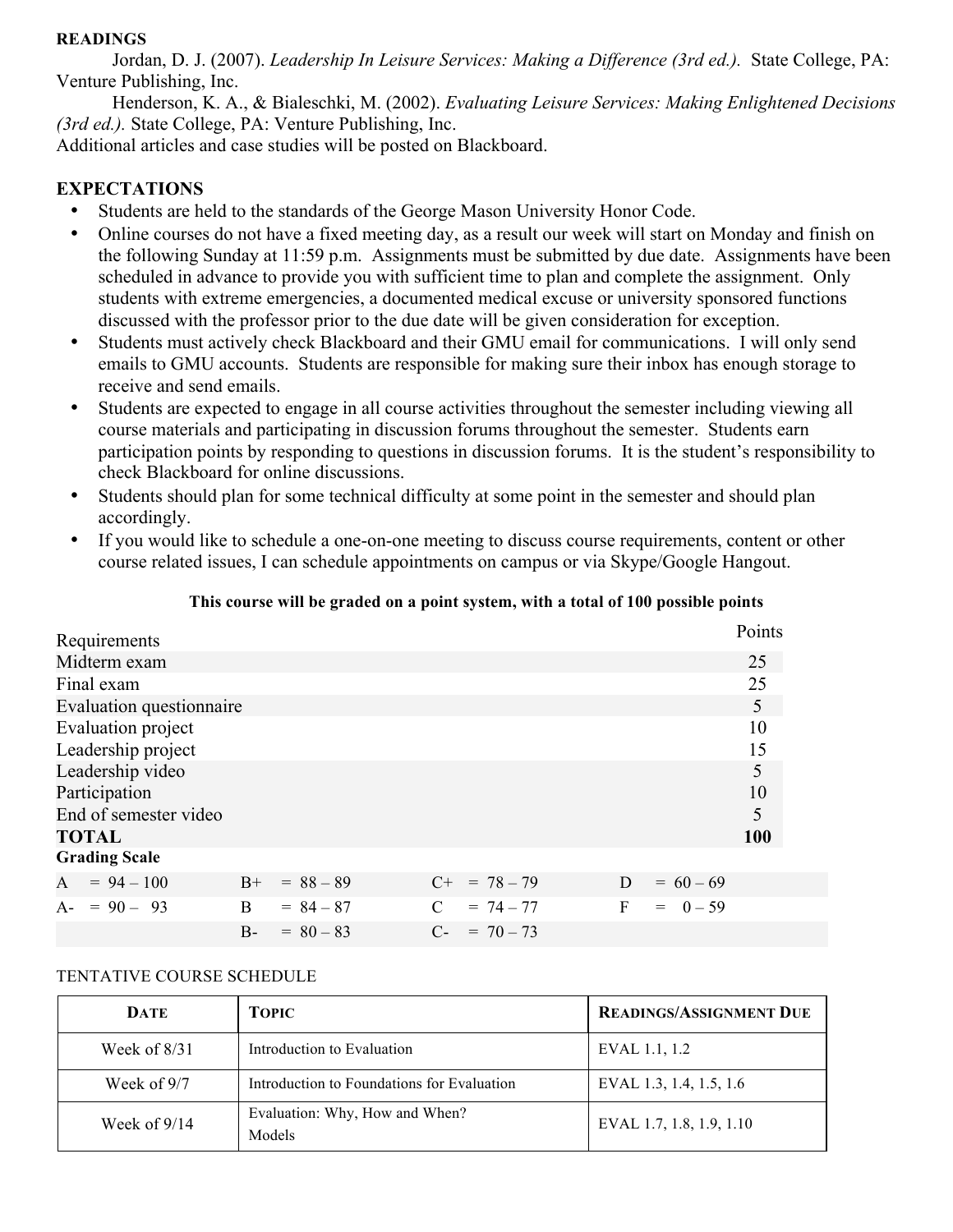| <b>DATE</b>    | <b>TOPIC</b>                                   | <b>READINGS/ASSIGNMENT DUE</b>      |
|----------------|------------------------------------------------|-------------------------------------|
| Week of 9/21   | Developing a plan                              | EVAL 2.1, 2.4, 2.5, 2.6, 2.7, 2.8   |
|                | Quantitative vs. Qualitative data              | <b>Evaluation Questionnaire Due</b> |
| Week of 9/28   | Surveys                                        | EVAL 2.9, 2.10, 2.11, 2.12, 2.16    |
| Week of $10/5$ | Observations                                   | EVAL 3.2, 3.7                       |
|                | <b>Experiments and Data Analysis</b>           | EVAL 4.1, 4.2, 4.3, 4.4, 4.5, 4.6   |
| Week of 10/12  | <b>Evaluation review and online discussion</b> |                                     |
| Week of 10/19  | <b>Midterm Exam</b>                            |                                     |
| Week of 10/26  | <b>Understanding Leadership</b>                | LLS CH <sub>1</sub>                 |
|                | Leadership Theories & Styles                   | LLS H <sub>2</sub>                  |
| Week of $11/2$ | Leadership and Human Development               | LLS CH <sub>3</sub>                 |
|                | Group Dynamics                                 | LLS CH <sub>4</sub>                 |
| Week of $11/9$ |                                                | LLS CH <sub>5</sub>                 |
|                | <b>Communication Skills for Leaders</b>        | LLS CH <sub>6</sub>                 |
|                | Nonverbal Communication                        | <b>Leadership Project Due</b>       |
|                |                                                | <b>Leadership Video Due</b>         |
| Week of 11/16  | <b>Managing Difficulties</b>                   | LLS CH <sub>7</sub>                 |
|                | Managing and Motivating Participant Behaviors  | LLS CH <sub>8</sub>                 |
| Week of 11/23  | Thanksgiving Break                             |                                     |
| Week of 11/30  | Diversity and Leisure Services Leadership      | LLS CH <sub>9</sub>                 |
|                | Values and Ethics in Leisure Services          | LLS CH 10<br>LLS CH <sub>12</sub>   |
|                | Direct Leadership                              | <b>Evaluation Project Due</b>       |
| Week of 12/7   | <b>REVIEW AND REFLECTION</b>                   | End of semester video due           |
| Week of 12/14  | <b>FINAL EXAM</b>                              |                                     |

*Note: Faculty reserves the right to alter the schedule as necessary.*

# **REQUIREMENTS**

# **Evaluation Questionnaire Assignment (5 points)**

Each student is expected to develop a 4-5 evaluation questions for the program or activity they choose to lead. In your evaluation, you must ask at least 3 questions collecting quantitative data and at least 1 question collecting qualitative data. Evaluations must be completed by program participants during your leadership project; data collected from survey will be used for the Evaluation Project. Students can utilize online evaluation tools to collect participants' responses instead of using a pen/paper questionnaire.

# **Leadership Project (15 points)**

Each student must select a project demonstrating leading a program or activity. Activity or programs chosen for completing the leadership project must be approved by the instructor. Completion of the program or activity must be verified by the office where the service was provided. Your supervisor at the site must verify your leadership, evaluation and the number of hours completed by sending an email to mnakhla2@gmu.edu stating the type of service performed and the number of hours served. You must record your experience in a leadership report. The report should be 3 pages, typed, double-spaced, using a Times New Roman 12 font. The paper should include the following:

- Name and location of the program or event
- Description of the program or event you lead
- Target audience of the program or event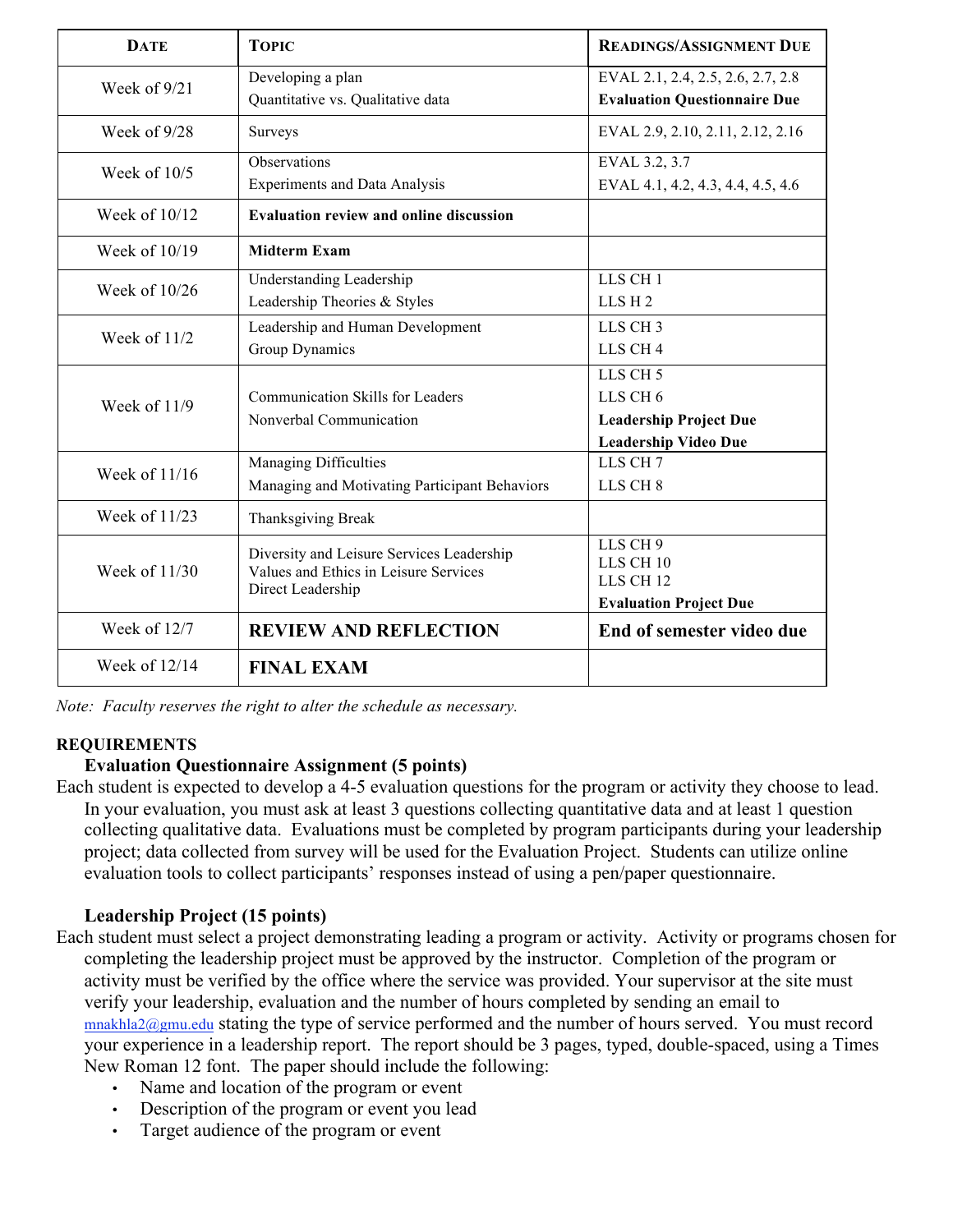• Your evaluation of the program or event (include what was successful and your suggestions for improvement)

IMPORTANT – This is NOT a volunteer assignment. Students must demonstrate leading, implementing and evaluating a program or activity.

# **Leadership Video (5 points)**

During your leadership project, students will record part of the program/activity. Please make sure participants being recorded are aware of videotaping. A consent form will be posted on Blackboard, make sure participants sign the consent form before videotaping them. The video should be 5 minutes or less and showcase your program/activity.

# **Evaluation Project (10 points)**

Based on the evaluations collected from your Leadership Project, students are asked to analyze and tabulate data from surveys. Students will provide totals, averages and analyze non numerical data. Students will use tables for quantitative analysis. In a separate document, students will provide written recommendations based on their analysis of survey responses.

# **Participation (10 points)**

Students are expected to participate in weekly discussions on Blackboard and responding to comments made by other students. It is the students' responsibility to check Blackboard for announcements and discussions. Please keep in mind that comments made by students should be made in a respectful manner. Students may disagree with comments made but should remain respectful to the opinion of others. Each discussion item will be available for one week only and students must respond to the discussion item during that week. Any discussion made late will not be awarded any points.

# **End of semester video (5 points)**

At the end of the semester, each student will submit a video recording of themselves discussing what leadership and evaluation skills they learned during the semester. The recording should cover what they learned from both instructor presentations as well as skills learned during the leadership project.

**Exams** Midterm exam: 25 points Final exam: 25 points

## *Student Expectations*

- Students must adhere to the guidelines of the George Mason University Honor Code [See **http://oai.gmu.edu/themason-honor-code/].**
- Students with disabilities who seek accommodations in a course must be registered with the George Mason University Office of Disability Services (ODS) and inform their instructor, in writing, at the beginning of the semester [See http://ods.gmu.edu/].
- Students must follow the university policy for Responsible Use of Computing [See http://universitypolicy.gmu.edu/policies/responible-use-of-computing/].
- Students are responsible for the content of university communications sent to their George Mason University email account and are required to activate their account and check it regularly. All communication from the university, college, school, and program will be sent to students solely through their Mason email account.
- Students must follow the university policy stating that all sound emitting devices shall be turned off during class